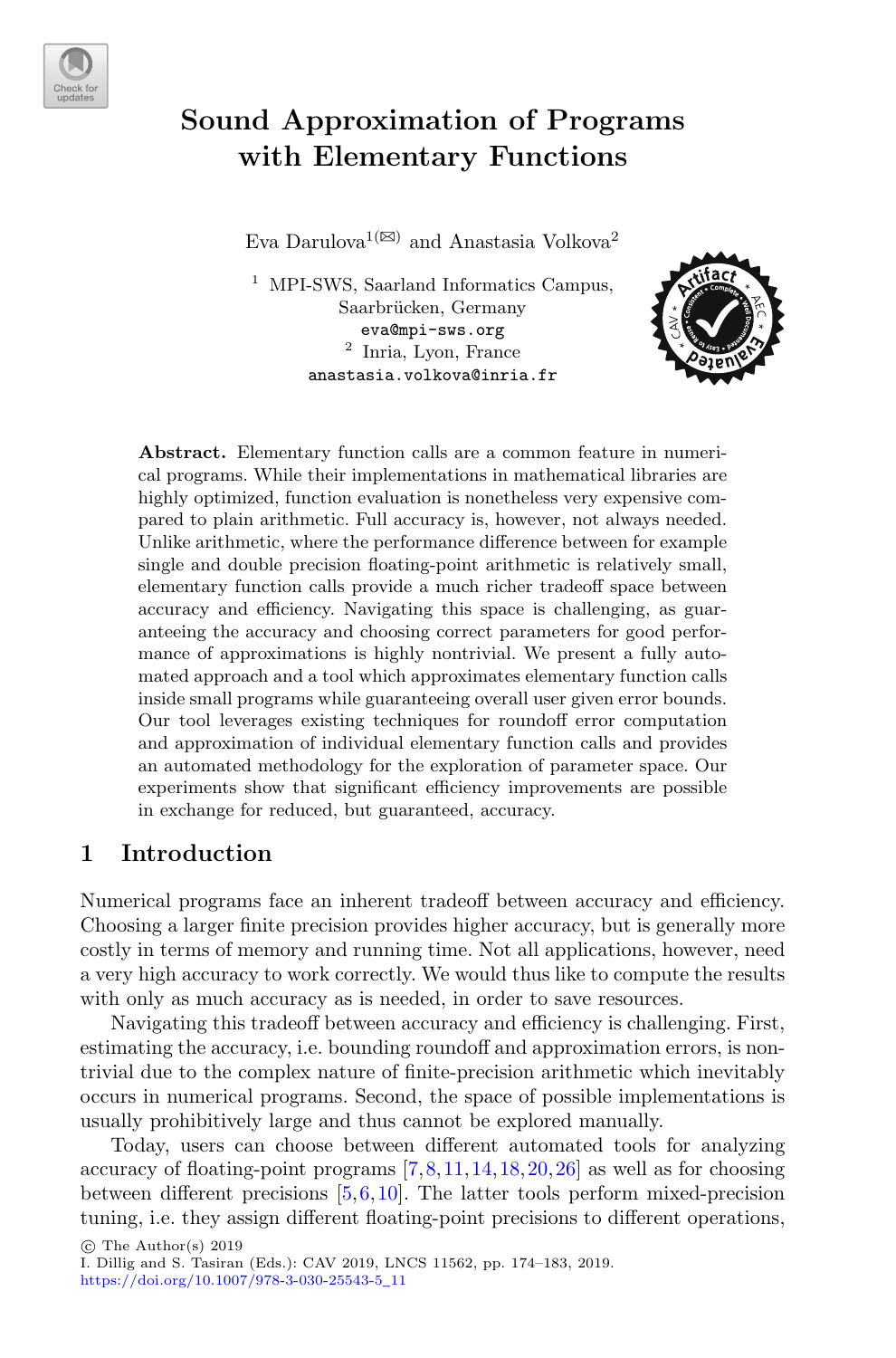and can thus improve the performance w.r.t. a uniform precision implementation. The success of such an optimization is, however, limited to the case when uniform precision is just barely not enough to satisfy a given accuracy specification.

Another possible target for performance optimizations are elementary functions (e.g. sin, exp). Users by default choose single- or double-precision libm library function implementations, which are fully specified in the C language standard (ISO/IEC 9899:2011) and provide high accuracy. Such implementations are, however, expensive. When high accuracy is not needed, we can save significant resources by replacing libm calls by coarser approximations, opening up a larger, and different tradeoff space than mixed-precision tuning. Unfortunately, existing automated approaches [\[1](#page-7-0)[,25](#page-9-1)] do not provide accuracy guarantees.

On the other hand, tools like Metalibm [\[3](#page-8-9)] approximate *individual* elementary functions by polynomials with rigorous accuracy guarantees given by the user. They, however, do not consider entire programs and leave the selection of its parameters to the user, limiting its usability mostly to experts.

We present an approach and a tool which leverages the existing whole-program error analysis of Daisy [\[8](#page-8-1)] and Metalibm's elementary function approximation to provide both *sound whole-program guarantees* as well as *efficient* C implementations for floating-point programs with elementary function calls. Given a target error specification, our tool automatically distributes the error budget among uniform single or double precision arithmetic operations and elementary functions, and selects a suitable polynomial degree for their approximation.

We have implemented our approach inside the tool Daisy and compare the performance of generated programs against programs using libm on examples from literature. The benchmarks spend on average 38% and up to 50% of time for evaluation of the elementary functions. Our tool improves the overall performance by on average 14% and up to 25% when approximating each elementary function call individually, and on average 17% and up to 31% when approximating compound function calls. These improvements were achieved solely by optimizing approximations to elementary functions and illustrate pertinence of our approach. These performance improvements incur overall whole-program errors which are only 2–3 magnitudes larger than double-precision implementations using libm functions and are well below the errors of single-precision implementations. Our tool thus allows to effectively trade performance for larger, but guaranteed, error bounds.

*Contributions.* In summary, in this paper we present: (1) the first approximation technique for elementary functions with sound whole-program error guarantees, (2) an experimental evaluation on benchmarks from literature, and (3) an implementation, which is available at [https://github.com/malyzajko/daisy.](https://github.com/malyzajko/daisy)

**Related Work.** Several static analysis tools bound roundoff errors of floatingpoint computations [\[7,](#page-8-0)[18](#page-8-4)[,20](#page-8-5),[26\]](#page-9-0), assuming libm implementations, or verify the correctness of several functions in Intel's libm library [\[17](#page-8-10)]. Muller [\[21](#page-8-11)] provides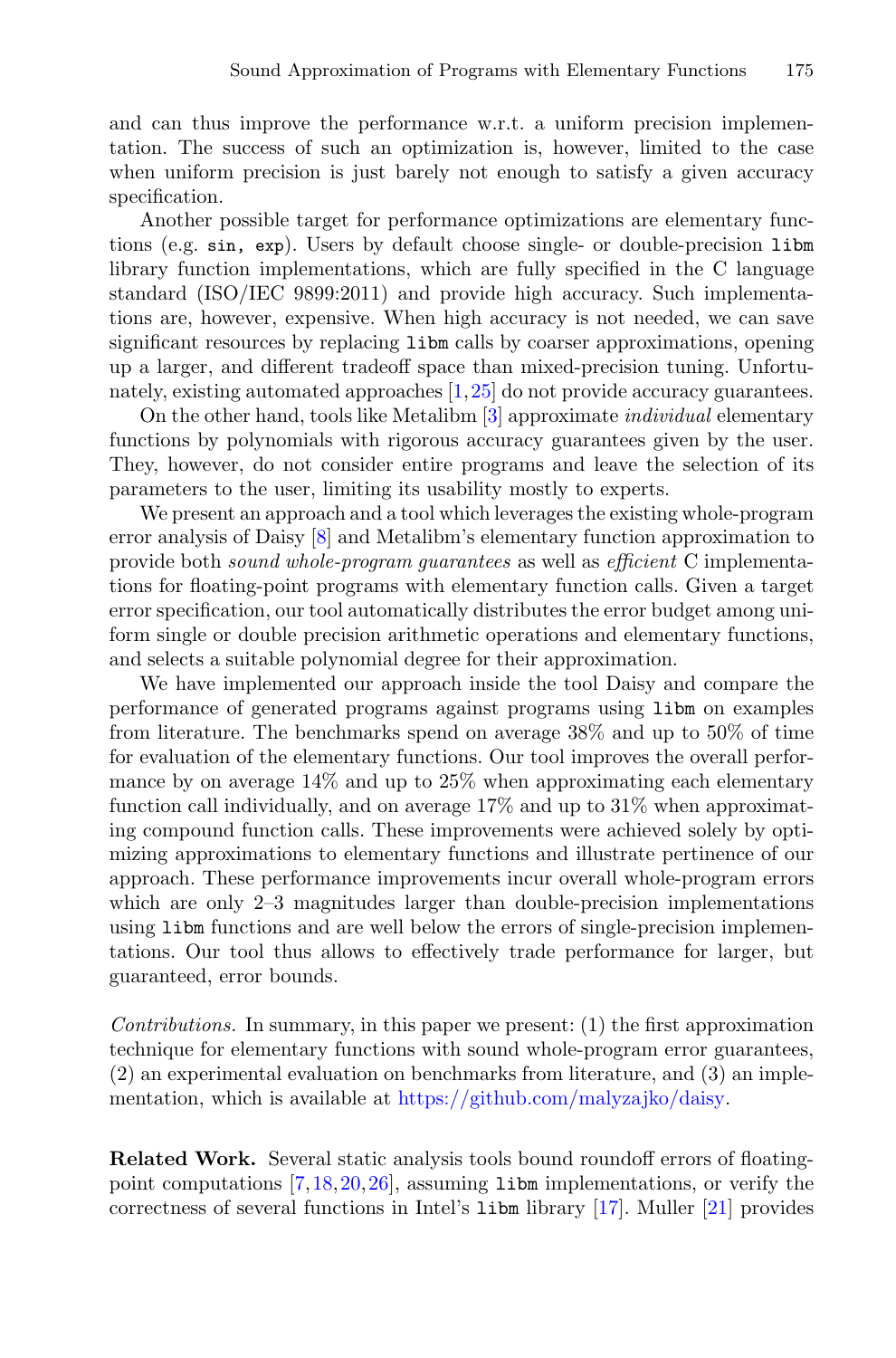a good overview of the approximation of elementary functions. Approaches for improving the performance of numerical programs include mixed-precision tuning [\[5](#page-8-6)[,6](#page-8-7),[10,](#page-8-8)[16,](#page-8-12)[24](#page-9-2)], and autotuning, which performs low-level real-value semanticspreserving transformations [\[23,](#page-9-3)[27\]](#page-9-4). These leverage a different part of the tradeoff space than libm approximation and are thus orthogonal. Herbie [\[22](#page-9-5)] and Sardana [\[7\]](#page-8-0) improve accuracy by rewriting the non-associative finite-precision arithmetic, which is complementary to our approach. Approaches which approximate entire numerical programs include MCMC search [\[25\]](#page-9-1), enumerative program synthesis [\[1](#page-7-0)] and neural approximations [\[13](#page-8-13)]. Accuracy is only checked on a small set of sample inputs and is thus not guaranteed.

# **2 Our Approach**

We explain our approach using the following example [\[28](#page-9-6)] computing a forward kinematics equation and written in Daisy's real-valued specification language:

```
def forwardk2jY(thetal: Real, theta2: Real): Real = {
require(-3.14 <= theta1 && theta1 <= 3.14 && -3.14 <= theta2 && theta2 <= 3.14)
  val 11: Real = 0.5; val 12: Real = 2.5
  l1 * sin(thetal) + l2 * sin(thetal + theta2)\} ensuring(res => res +/- 1e-11)
```
Although this program is relatively simple, it still presents an opportunity for performance savings, especially when it is called often, e.g. during the motion of a robotics arm. Assuming double-precision floating-point arithmetic and library implementations for sine, Daisy's static analysis determines the worst-case absolute roundoff error of the result to be 3.44e-15. This is clearly a much smaller error than what the user requested (1e-11) in the postcondition (ensuring clause).

The two elementary function calls to sin account for roughly 40.7% of the overall running time. We can save some of this running time using polynomial approximations, which our tool generates in less than 6 min. The new double precision C implementation is roughly  $15.6\%$  $15.6\%$  faster than one with  $\text{libm}^1$  functions, i.e. using around 40% of the available margin. This is a noteworthy performance improvement, considering that we optimized uniquely the evaluation of elementary functions. The actual error of the approximate implementation is 1.56e-12, i.e. roughly three orders of magnitude higher than the libm error. This error is still much smaller than if we had used a uniform single precision implementation, which incurs a total error of 1.85e-6.

We implement our approach inside the Daisy framework [\[8\]](#page-8-1), combining Daisy's static dataflow analysis for bounding finite-precision roundoff errors, Metalibm's automated generation of efficient polynomial approximations, as well as a novel error distribution algorithm. Our tool furthermore automatically selects a suitable polynomial degree for approximations to elementary functions.

<span id="page-2-0"></span><sup>1</sup> There are various different implementations of libm that depend on the operating system and programming language. Here when referring to libm we mean the GNU libc implementation [\(https://www.gnu.org/software/libc/\)](https://www.gnu.org/software/libc/).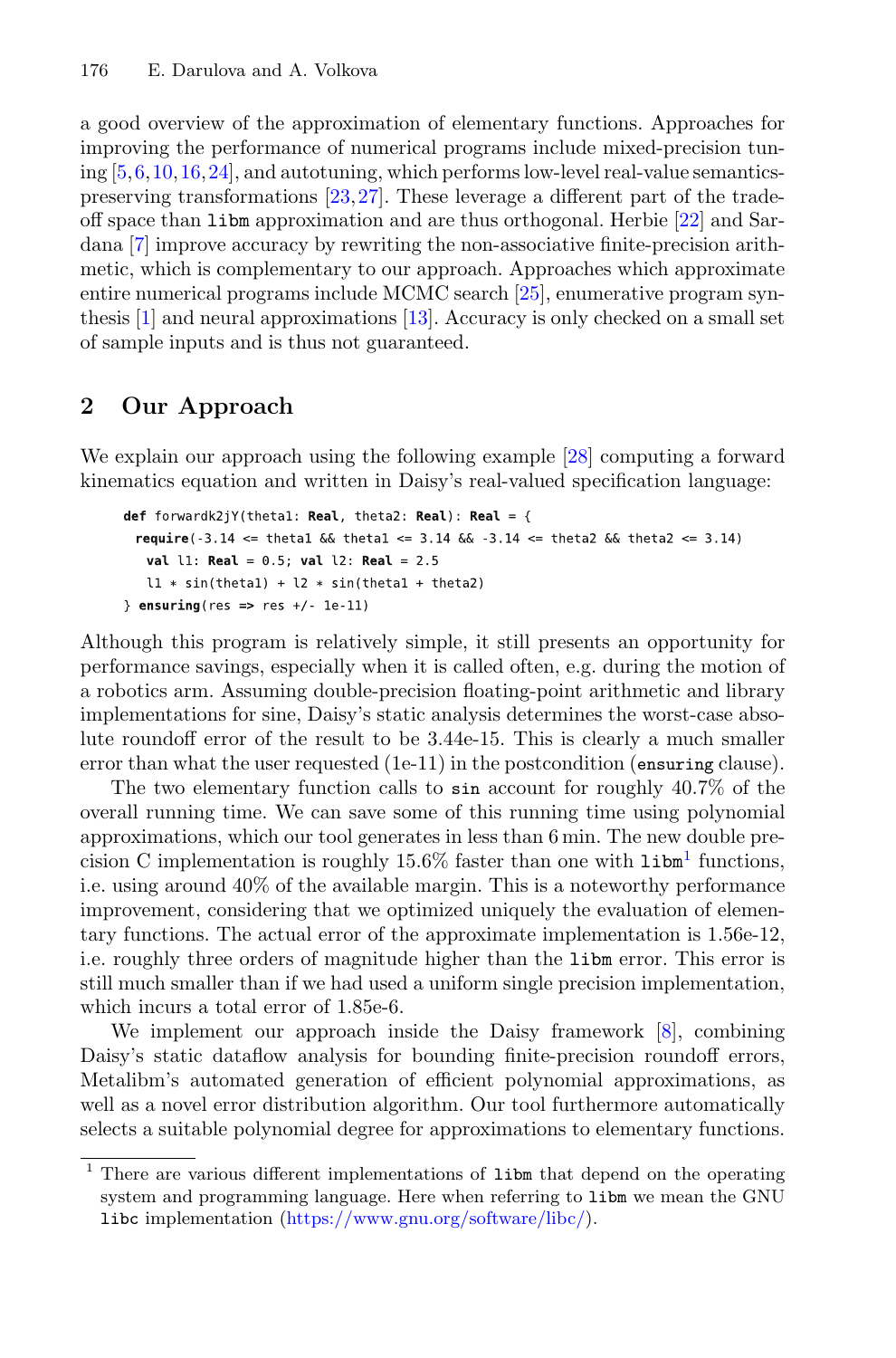Unlike previous work, our tool *guarantees* that the user-specified error is satisfied. It soundly distributes the overall error budget among arithmetic operations and libm calls using Daisy's static analysis. Metalibm uses the state-of-the art minimax polynomial approximation algorithm [\[2](#page-8-14)] and Sollya [\[4\]](#page-8-15) and Gappa [\[12\]](#page-8-16) to bound errors of their implementations. Given a function, a target relative error bound and implementation parameters, Metalibm generates C code. Our tool does not guarantee to find the most efficient implementation; the search space of implementation and approximation choices is highly complex and discrete, and it is thus infeasible to find the optimal parameters.

The input to our tool is a straight-line  $\mu$  program<sup>[2](#page-3-0)</sup> with standard arithmetic operators  $(=, -, *, /)$  as well as the most commonly used elementary functions  $(\sin, \cos, \tan, \log, \exp, \sqrt{)}$ . The user further specifies the domains of all inputs, together with a target overall absolute error which must be satisfied. The output is C code with arithmetic operations in uniform single or double precision, and libm approximations in double precision (Metalibm's only supported precision).

*Algorithm.* We will use 'program' for the entire expression, and 'function' for individual elementary functions. Our approach works in the following steps.

**Step 1** We re-use Daisy's frontend which parses the input specification. We add a pre-processing step, which decomposes the abstract syntax tree (AST) of the program we want to approximate such that each elementary function call is assigned to a fresh local variable. This transformation eases the later replacement of the elementary functions with an approximation.

**Step 2** We use Daisy's roundoff error analysis on the entire program, assuming a libm implementation of elementary functions. This analysis computes a real-valued range and a worst-case absolute roundoff error bound for each subexpression in the AST, assuming uniform single or double precision as appropriate. We use this information in the next step to distribute the error and to determine the parameters for Metalibm for each function call.

**Step 3** This is the core step, which calls Metalibm to generate a (piecewise) polynomial approximation for each elementary function which was assigned to a local variable. Each call to Metalibm specifies the local target error for each function call, the polynomial degree and the domain of the function call arguments. To determine the argument domains, we use the range and error information obtained in the previous step. Our tool tries different polynomial degrees and selects the fastest implementation. We explain our error distribution and polynomial selection further below.

Metalibm generates efficient double-precision C code including argument reduction (if applicable), domain splitting, and polynomial approximation with a guaranteed error below the specified target error (or returns an error). Metalibm furthermore supports approximations with lookup tables, whose size the user can control manually via our tool frontend as well.

<span id="page-3-0"></span><sup>&</sup>lt;sup>2</sup> All existing approaches for analysing floating-point roundoff errors which handle loops or conditional branches, reduce the reasoning about errors to straight-line code, e.g. through loop invariants [\[9,](#page-8-17)[14](#page-8-3)] or loop unrolling [\[7](#page-8-0)], or path-wise analysis [\[7](#page-8-0)[,9,](#page-8-17)[15](#page-8-18)].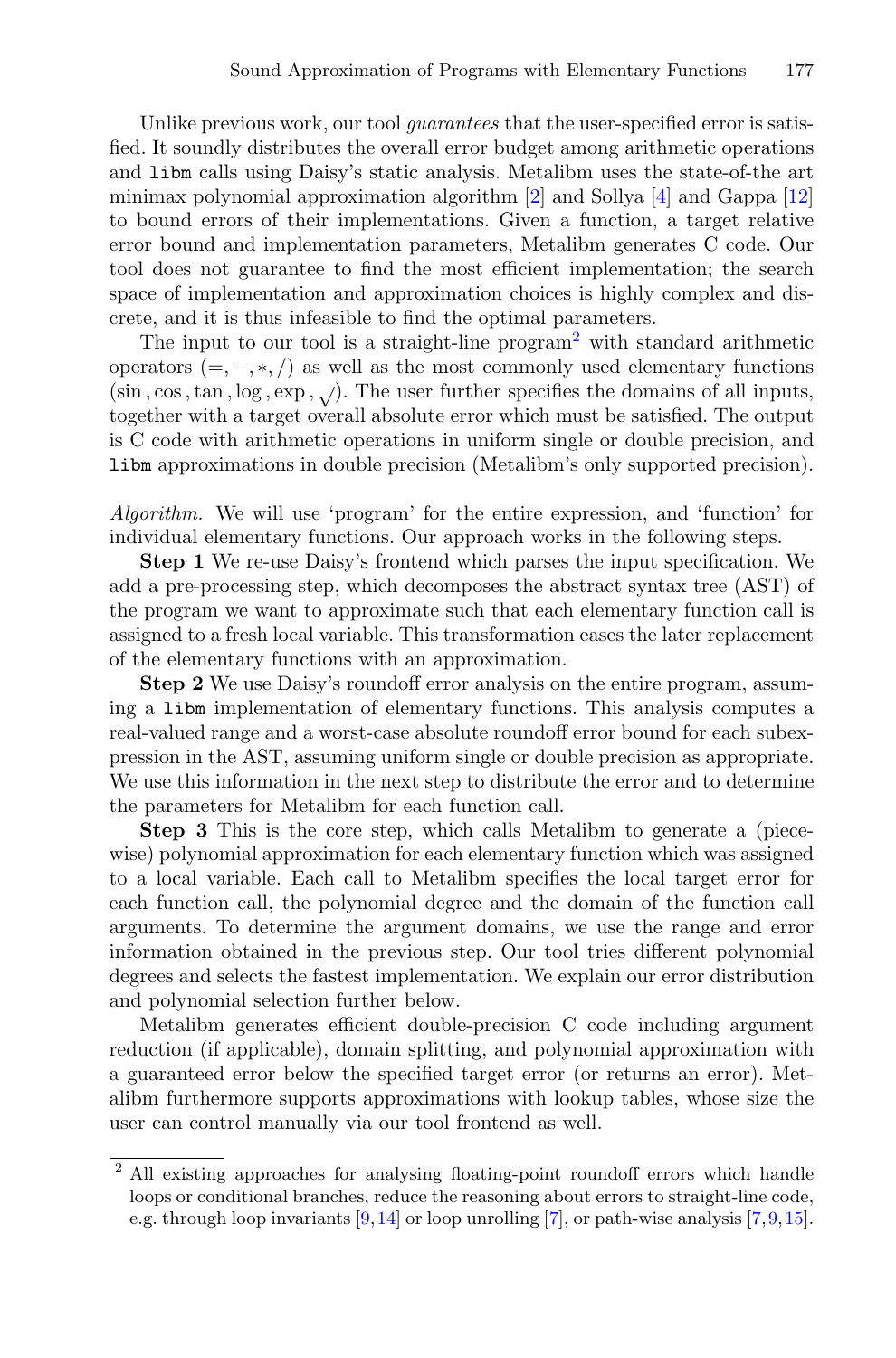**Step 4** Our tool performs roundoff error analysis again, this time taking into account the new approximations' precise error bounds reported by Metalibm. Finally, Daisy generates C code for the program itself, as well as all necessary headers to link with the approximation generated by Metalibm.

*Error Distribution.* In order to call Metalibm, Daisy needs to determine the target error for each libm call. Recall that the user of our tool only specifies the *total* error at the end of the program. Hence, distributing the total error budget among arithmetic operations and (potentially several) elementary function calls is a crucial step. Consider again our running example which has two elementary function calls. Our tool distributes the error budget as follows:

$$
|f(x) - \tilde{f}(\tilde{x})| \le |f(x) - \hat{f}_1(x)| + |\hat{f}_1(x) - \hat{f}_2(x)| + |\hat{f}_2(x) - \tilde{f}(\tilde{x})|
$$

where we denote by f the real-valued specification of the program;  $\hat{f}_1$  and  $\hat{f}_2$  have one and two elementary function calls approximated, respectively, and arithmetic is considered exact; and  $\tilde{f}$  is the final finite-precision implementation.

Daisy first determines the budget for the finite-precision roundoff error  $(|f_2(x) - f(\tilde{x})|)$  and then distributes the remaining part among libm calls. At this point, Daisy cannot compute  $|\hat{f}_2(x) - \tilde{f}(\tilde{x})|$  exactly, as the approximations are not available yet. Instead, it assumes libm-based approximations as baseline.

Then, Daisy distributes the remaining error budget either equally among the elementary function calls, or by taking into account that the approximation errors are propagated differently through the program. This error propagation is estimated by computing the derivative w.r.t. to each elementary function call (which gives an estimation of the conditional number). Daisy computes partial derivatives symbolically and maximizes them over the specified input domain.

Finally, we obtain an error budget for each libm call, representing the total error due to the elementary function call *at the end of the program*. For calling Metalibm, however, we need the *local* error at the function call site. Due to error propagation, these two errors can differ significantly, and may lead to overall errors which exceed the error bound specified by the user. We estimate the error propagation using a linear approximation based on derivatives, and use this estimate to compute a *local* target error from the total error budget.

Since Metalibm usually generates approximations with slightly tighter error bounds than asked for, our tool performs a second roundoff analysis (step 4), where all errors (smaller or larger) are correctly taken into account.

*Polynomial Degree Selection.* The polynomial degree significantly and in a discrete way influences the efficiency of approximations, so that optimal prediction is infeasible. Hence, our tool performs a linear search, using the (coarse) estimated running time reported by Metalibm (obtained with a few benchmarking runs) to select the approximation with the smallest estimated running time. The search stops either when the estimated running time is significantly higher than the current best, or when Metalibm times out.

We do not automatically exploit other Metalibm's parameters, such as minimum subdomain width for splitting, since they give fine-grained control that is not suitable for *general* automatic implementations.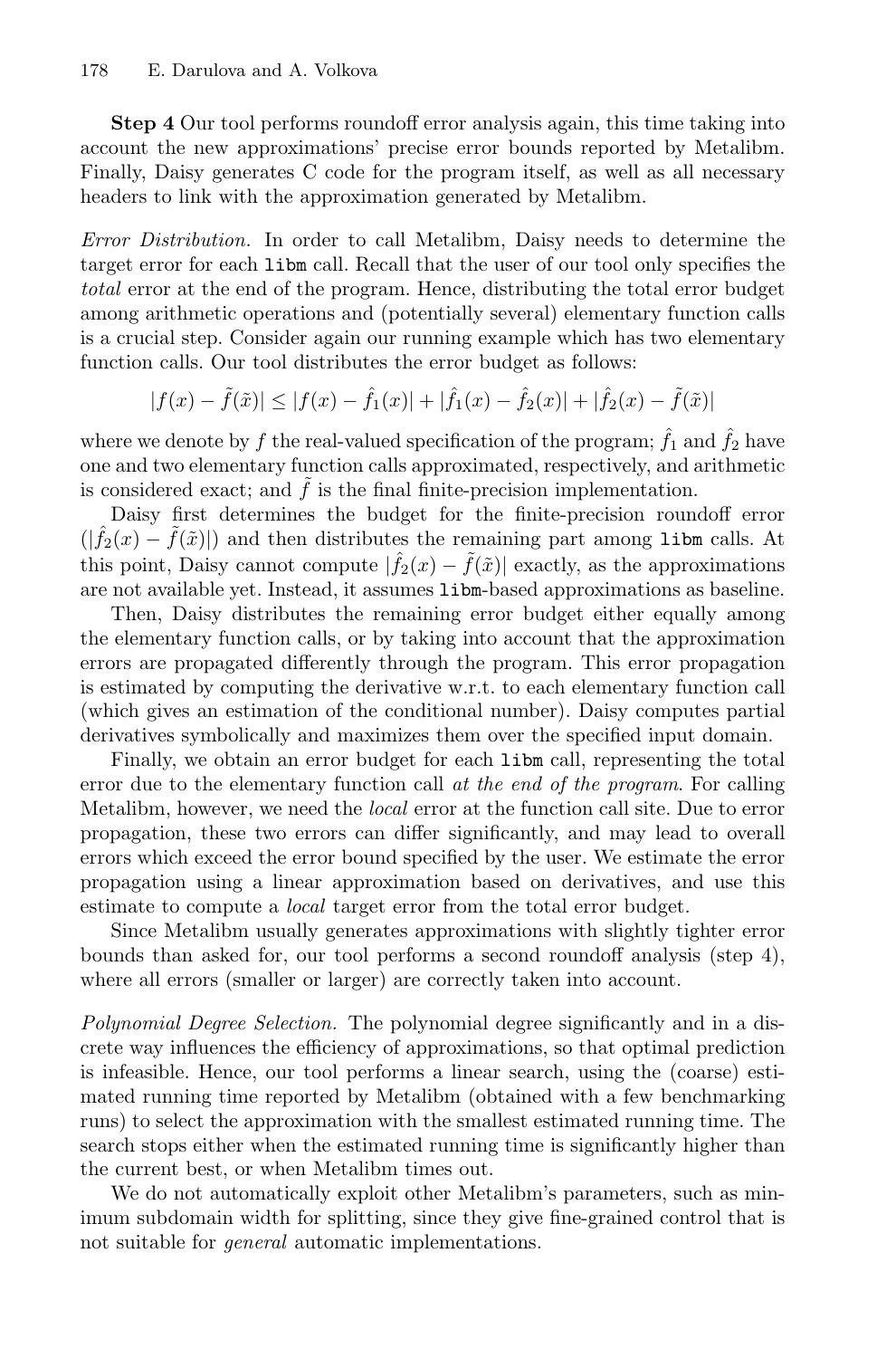#### **3 Experimental Evaluation**

We evaluate our approach in terms of accuracy and performance on benchmarks from literature [\[9,](#page-8-17)[19](#page-8-19)[,28](#page-9-6)] which include elementary function calls, and extend them with the examples rodriguesRotation<sup>[3](#page-5-0)</sup> and ex $2^*$  and ex $3$ -d, which are problems from a graduate analysis textbook. While they are relatively short, they represent important kernels usually employing several elementary function calls<sup>[4](#page-5-1)</sup>. We base target error bounds on roundoff errors of a libm implementation: middle and large errors, each of which is roughly three and four orders of magnitudes larger than the libm-based bound, respectively. By default, we assume double 64 bit precision.

Our tool provides an automatic generation of benchmarking code for each input program. Each benchmarking executable runs the Daisy-generated code on  $10<sup>7</sup>$  random inputs from the input domain and measures performance in the number of processor clock cycles. Of the measured number of cycles we discard the highest 10%, as we have observed these to be outliers.

*Experimental Results.* By default, we approximate individual elementary function calls separately, use equal error distribution and allow table-based approximations with an 8-bit table index. For large errors we also measure performance for: (i) default settings but with the derivative-based errors distribution; (ii) default settings but without table usage; (iii) default settings but with compound calls with depth 1 and depth  $\infty$  (approximation 'as much as possible').

Table [1](#page-6-0) shows the performance improvements of approximated code w.r.t. libm based implementations of our benchmarks. We compare against libm only, as no approximation or synthesis tool provides error guarantees. By removing libm calls in initial programs we roughly estimate the elementary function overhead (second column) and give an idea for the margin of improvement. Figure [1](#page-7-1) illustrates the overall improvement that we obtain for each benchmark (the height of the bars) and the relative distribution of the running time between arithmetic (blue) and elementary functions (green), for large errors with default settings but approximate compound calls with depth =  $\infty$ .

Our tool generates code with significant performance improvements for most functions and often reduces the time spent for the evaluation of elementary functions by a factor of two. As expected, the improvements are overall better for larger errors and vary on average from 10.7% to 13.8% for individual calls depending on the settings, and reach 17.1% on average when approximating compound calls as much as possible. However, increasing the program target error (for equal error distributions Metalibm target error increases linearly with it) does not necessarily lead to better performance, e.g. in case of axisRotationY and rodriguesRotation. This is the result of discrete decisions concerning the approximation degrees and the domain splittings inside Metalibm.

<span id="page-5-0"></span> $3$  [https://en.wikipedia.org/wiki/Rodrigues27](https://en.wikipedia.org/wiki/Rodrigues27_rotation_formula)\_rotation\_formula.

<span id="page-5-1"></span><sup>4</sup> Experiments are performed on a Debian Linux 9 Desktop machine with a 3.3 GHz Intel i5 processor and 16 GB of RAM. All code for benchmarking is compiled with GNUs  $g_{++}$ , version 6.3.0, with the  $-02$  flag.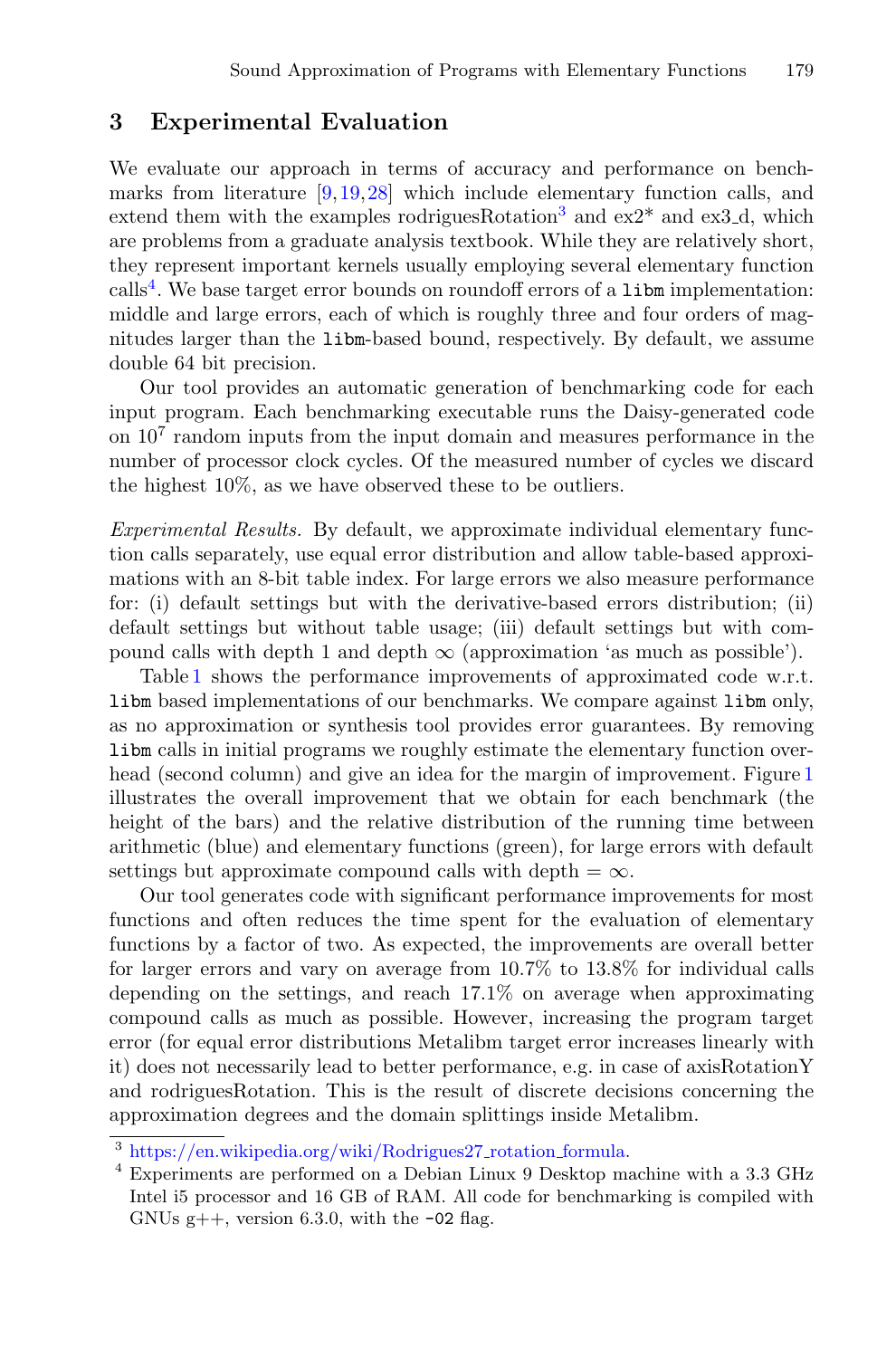| precision         | double             |         |        |        |              |        |                                                   | single  |
|-------------------|--------------------|---------|--------|--------|--------------|--------|---------------------------------------------------|---------|
|                   | elem. func. middle |         |        |        | large errors |        |                                                   | middle  |
| benchmark         | overhead           |         |        |        |              |        | equal equal deriv no table depth 1 depth $\infty$ | equal   |
| sinxx10           | 20.8               | $7.6\,$ | 7.7    | 7.7    | 7.7          | 7.6    | 7.7                                               | 4.7     |
| xu1               | 49.3               | 13.9    | 25.8   | 18.0   | 26.6         | 25.7   | 27.3                                              | 8.1     |
| xu2               | 53.6               | 4.6     | 12.4   | 13.0   | 12.6         | 12.5   | 26.0                                              | $-1.4$  |
| integrate18257    | 52.8               | 15.2    | 19.4   | 15.1   | $-4.5$       | 22.4   | 31.7                                              | 2.1     |
| integStoutemyer   | 42.1               | $-1.0$  | 6.5    | 1.4    | $0.4\,$      | 4.8    | 21.9                                              | $6.4\,$ |
| axisRotationX     | 38.0               | 17.2    | 17.3   | 18.1   | 17.4         | 17.6   | 17.3                                              | $-10.5$ |
| axisRotationY     | 37.9               | 17.6    | 12.8   | 21.5   | 12.9         | 12.8   | 12.8                                              | $-14.1$ |
| rodriguesRotation | 28.9               | 14.9    | 11.6   | 13.6   | 13.8         | 13.8   | 13.9                                              | $-7.6$  |
| pendulum1         | 24.4               | $-4.6$  | $-2.9$ | $-4.3$ | $-4.2$       | 11.0   | 11.7                                              | $-9.7$  |
| pendulum2         | 50.3               | 9.6     | 11.4   | 6.2    | $-0.8$       | 20.2   | 20.5                                              | $-0.5$  |
| forwardk2jX       | 43.7               | 15.1    | 15.4   | 15.5   | 15.0         | 15.0   | 15.0                                              | $-10.2$ |
| forwardk2jY       | 40.7               | 10.7    | 15.6   | 15.6   | 15.6         | 15.6   | 15.6                                              | 7.4     |
| ex2.1             | 34.6               | 12.8    | 12.8   | 12.3   | 12.3         | 12.3   | 12.1                                              | 8.4     |
| ex2.2             | 34.9               | 5.9     | 14.8   | 15.4   | 15.1         | 15.0   | 15.3                                              | $3.6\,$ |
| ex2.3             | 42.1               | 23.5    | 24.5   | 24.5   | 24.1         | 24.8   | 24.3                                              | 3.9     |
| ex2.4             | 31.8               | 11.9    | 12.5   | 12.5   | 12.6         | 14.3   | 14.3                                              | 7.9     |
| ex2.5             | 40.6               | 22.5    | 24.4   | 24.5   | 24.4         | 24.4   | 24.3                                              | 10.2    |
| ex2.9             | 35.0               | 7.2     | 7.1    | 7.4    | 7.2          | 7.0    | 9.4                                               | $-10.1$ |
| ex2.10            | 41.5               | 20.6    | 21.7   | 8.9    | 20.5         | 21.3   | 21.4                                              | 8.3     |
| ex2.11            | 30.9               | $-6.8$  | $-2.3$ | $-4.9$ | $-2.4$       | $-4.8$ | $-2.8$                                            | 17.9    |
| $ex3_d$           | 39.3               | 10.3    | 20.9   | 19.9   | $-1.1$       | 19.9   | 20.3                                              | 4.9     |
| average           | 38.7               | 10.9    | 13.8   | 12.5   | 10.7         | 14.9   | 17.1                                              | 1.4     |

<span id="page-6-0"></span>**Table 1.** Performance improvements (in percent) of approximated code w.r.t. a program with libm library function calls.

Somewhat surprisingly, we did not observe an advantage of using the derivative-based error distribution over the equal one. We suspect that is due to the nonlinear nature of Metalibm's heuristics.

Table [1](#page-6-0) further demonstrates that usage of tables generally improves the performance. However, the influence of increasing the table size must be studied on a case-by-case basis since large tables might lead to memory-bound computations.

We observe that it is generally beneficial to approximate 'as much as possible'. Indeed, the power of Metalibm lies in generating (piece-wise) polynomial approximations of compound expressions, whose behavior might be much simpler to evaluate than its individual subexpressions.

Finally, we also considered an implementation where all data and arithmetic operations are in single precision apart from the double-precision Metalibmgenerated code (whose output is accurate only to single precision). We observe that slight performance improvements are possible, i.e. Metalibm can compete even with single-precision libm-based code, but to achieve performance improvements comparable to those of double-precision code, we need a single-precision code generation from Metalibm.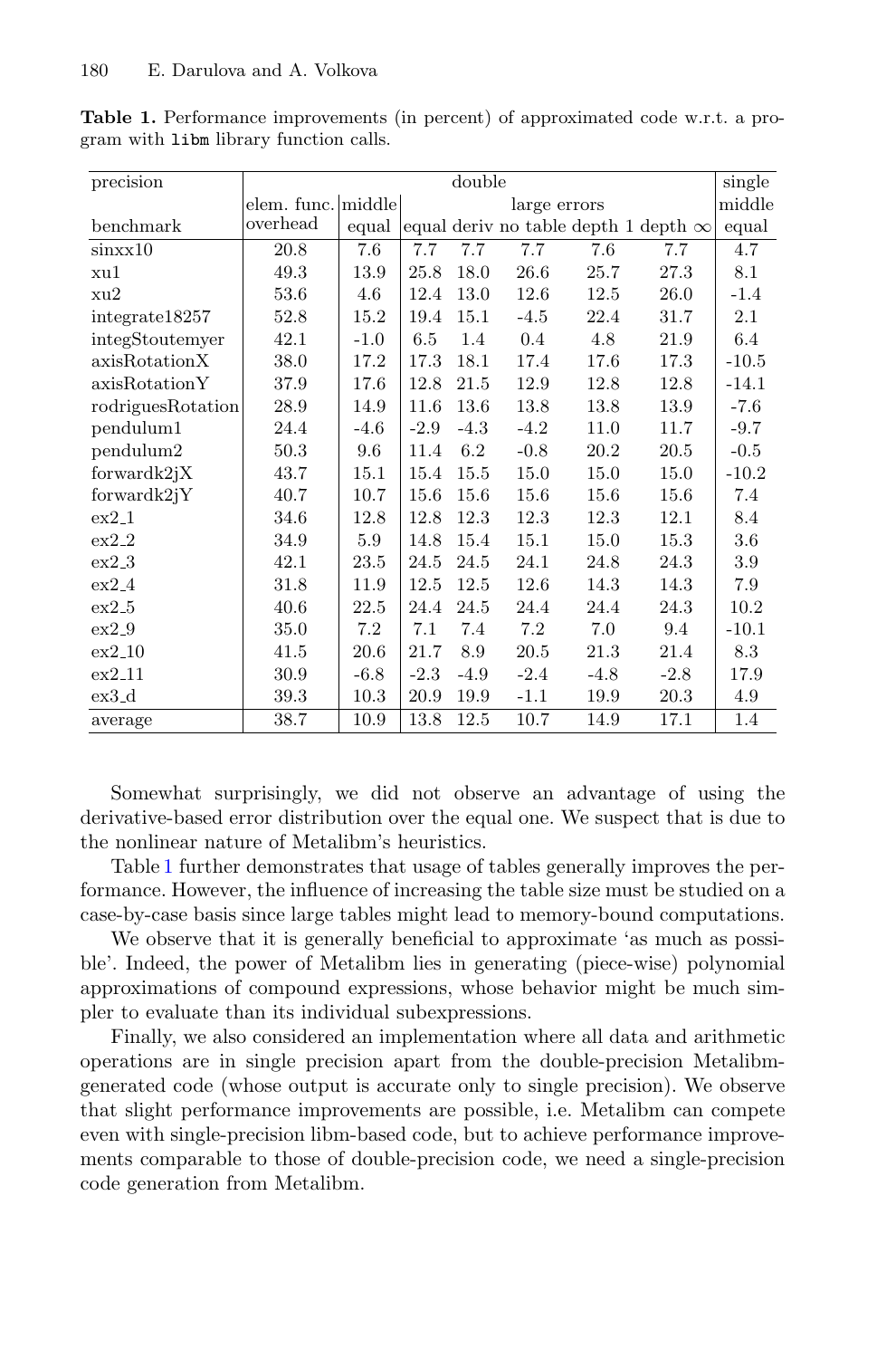

<span id="page-7-1"></span>**Fig. 1.** Average performance and standard deviation. For each benchmark, the first bar shows the running time of the libm-based implementation and the second one of our implementation. Even relatively small overall time improvements are significant w.r.t. the time portion we can optimize (in green). Our implementations also have significantly smaller standard deviation (black bars). (Color figure online)

*Analysis Time.* Analysis time is highly dependent on the number of required approximations of elementary functions: each approximation requires a separate call to Metalibm whose running time in turn depends on the problem definition. Daisy reduces the number of calls to Metalibm by common expression elimination which improves the analysis time. Currently, we set the timeout for each Metalibm call to 3 min, which leads to an overall analysis time which is reasonable. Overall, our tool takes between 15 s and 20 min to approximate whole programs, with the average running time being 4 min 40 s per program.

## **4 Conclusion**

We presented a fully automated approach which improves the performance of small numerical kernels at the expense of some accuracy by generating custom approximations of elementary functions. Our tool is parametrized by a user-given whole-program absolute error bound which is guaranteed to be satisfied by the generated code. Experiments illustrate that the tool efficiently uses the available margin for improvement and provides significant speedups for double-precision implementations. This work provides a solid foundation for future research in the areas of automatic approximations of single-precision and multivariate functions.

**Acknowledgments.** The authors thank Christoph Lauter for useful discussions and Youcef Merah for the work on an early prototype.

## **References**

<span id="page-7-0"></span>1. Bornholt, J., Torlak, E., Grossman, D., Ceze, L.: Optimizing synthesis with metasketches. In: POPL (2016)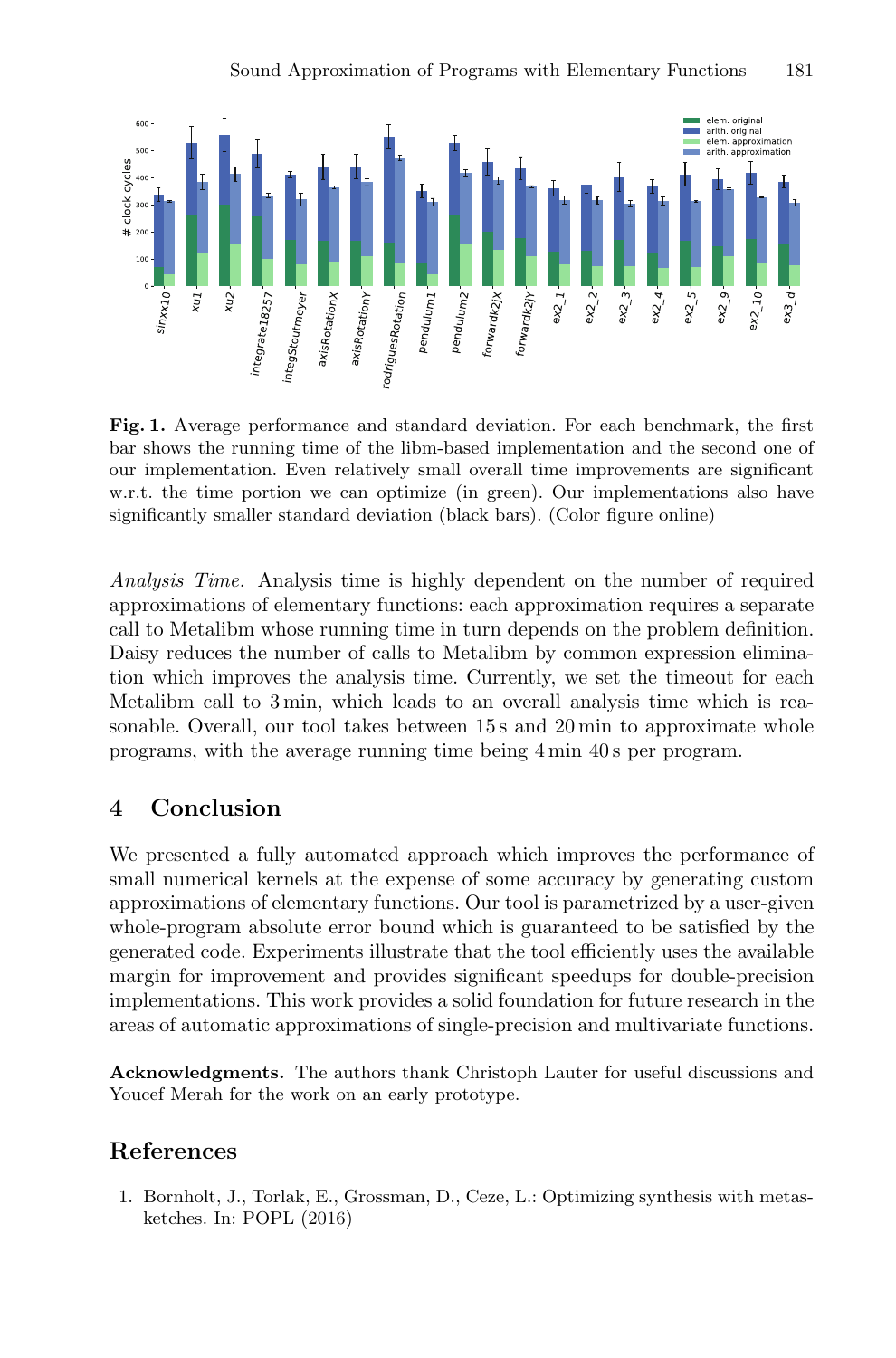- <span id="page-8-14"></span>2. Brisebarre, N., Chevillard, S.: Efficient polynomial L-approximations. In: ARITH (2007)
- <span id="page-8-9"></span>3. Brunie, N., de Dinechin, F., Kupriianova, O., Lauter, C.: Code generators for mathematical functions. In: ARITH (2015)
- <span id="page-8-15"></span>4. Chevillard, S., Joldes, M., Lauter, C.: Sollya: an environment for the development of numerical codes. In: Fukuda, K., Hoeven, J., Joswig, M., Takayama, N. (eds.) ICMS 2010. LNCS, vol. 6327, pp. 28–31. Springer, Heidelberg (2010). [https://doi.](https://doi.org/10.1007/978-3-642-15582-6_5) [org/10.1007/978-3-642-15582-6](https://doi.org/10.1007/978-3-642-15582-6_5) 5
- <span id="page-8-6"></span>5. Chiang, W.F., Baranowski, M., Briggs, I., Solovyev, A., Gopalakrishnan, G., Rakamarić, Z.: Rigorous floating-point mixed-precision tuning. In: POPL (2017)
- <span id="page-8-7"></span>6. Damouche, N., Martel, M.: Mixed precision tuning with salsa. In: PECCS, pp. 185–194. SciTePress (2018)
- <span id="page-8-0"></span>7. Damouche, N., Martel, M., Chapoutot, A.: Improving the numerical accuracy of programs by automatic transformation. Int. J. Softw. Tools Technol. Transfer **19**(4), 427–448 (2017)
- <span id="page-8-1"></span>8. Darulova, E., Izycheva, A., Nasir, F., Ritter, F., Becker, H., Bastian, R.: Daisy - framework for analysis and optimization of numerical programs (tool paper). In: Beyer, D., Huisman, M. (eds.) TACAS 2018. LNCS, vol. 10805, pp. 270–287. Springer, Cham (2018). [https://doi.org/10.1007/978-3-319-89960-2](https://doi.org/10.1007/978-3-319-89960-2_15) 15
- <span id="page-8-17"></span>9. Darulova, E., Kuncak, V.: Towards a compiler for reals. ACM TOPLAS **39**(2), 8 (2017)
- <span id="page-8-8"></span>10. Darulova, E., Sharma, S., Horn, E.: Sound mixed-precision optimization with rewriting. In: ICCPS (2018)
- <span id="page-8-2"></span>11. De Dinechin, F., Lauter, C.Q., Melquiond, G.: Assisted verification of elementary functions using Gappa. In: ACM Symposium on Applied Computing (2006)
- <span id="page-8-16"></span>12. de Dinechin, F., Lauter, C., Melquiond, G.: Certifying the floating-point implementation of an elementary function using Gappa. IEEE Trans. Comput. **60**(2), 242–253 (2011)
- <span id="page-8-13"></span>13. Esmaeilzadeh, H., Sampson, A., Ceze, L., Burger, D.: Neural acceleration for general-purpose approximate programs. In: IEEE/ACM International Symposium on Microarchitecture (2012)
- <span id="page-8-3"></span>14. Goubault, E., Putot, S.: Static analysis of finite precision computations. In: Jhala, R., Schmidt, D. (eds.) VMCAI 2011. LNCS, vol. 6538, pp. 232–247. Springer, Heidelberg (2011). [https://doi.org/10.1007/978-3-642-18275-4](https://doi.org/10.1007/978-3-642-18275-4_17) 17
- <span id="page-8-18"></span>15. Goubault, E., Putot, S.: Robustness analysis of finite precision implementations. In: Shan, C. (ed.) APLAS 2013. LNCS, vol. 8301, pp. 50–57. Springer, Cham (2013). [https://doi.org/10.1007/978-3-319-03542-0](https://doi.org/10.1007/978-3-319-03542-0_4) 4
- <span id="page-8-12"></span>16. Lam, M.O., Hollingsworth, J.K., de Supinski, B.R., Legendre, M.P.: Automatically adapting programs for mixed-precision floating-point computation. In: ICS (2013)
- <span id="page-8-10"></span>17. Lee, W., Sharma, R., Aiken, A.: On automatically proving the correctness of math.h implementations. In: POPL (2018)
- <span id="page-8-4"></span>18. Magron, V., Constantinides, G., Donaldson, A.: Certified roundoff error bounds using semidefinite programming. ACM Trans. Math. Softw. **43**(4), 34 (2017)
- <span id="page-8-19"></span>19. Merlet, J.P.: The COPRIN examples page. [http://www-sop.inria.fr/coprin/](http://www-sop.inria.fr/coprin/logiciels/ALIAS/Benches/) [logiciels/ALIAS/Benches/](http://www-sop.inria.fr/coprin/logiciels/ALIAS/Benches/)
- <span id="page-8-5"></span>20. Moscato, M., Titolo, L., Dutle, A., Mu˜noz, C.A.: Automatic estimation of verified floating-point round-off errors via static analysis. In: Tonetta, S., Schoitsch, E., Bitsch, F. (eds.) SAFECOMP 2017. LNCS, vol. 10488, pp. 213–229. Springer, Cham (2017). [https://doi.org/10.1007/978-3-319-66266-4](https://doi.org/10.1007/978-3-319-66266-4_14) 14
- <span id="page-8-11"></span>21. Muller, J.M.: Elementary Functions - Algorithms and Implementation, 3rd edn. Birkhäuser, Basel (2016)